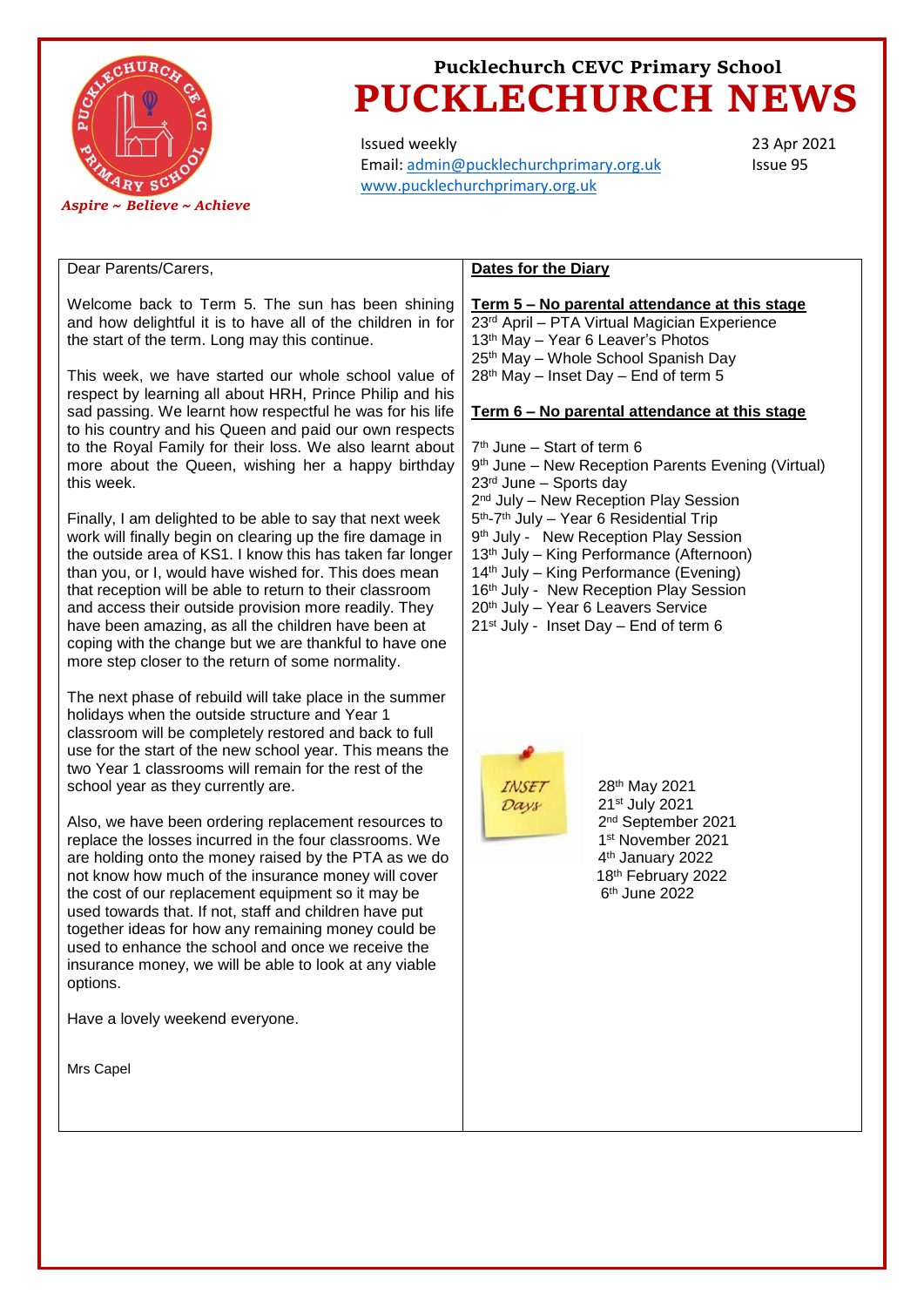

# **Pucklechurch CEVC Primary School PUCKLECHURCH NEWS**

Issued weekly Email: [admin@pucklechurchprimary.org.uk](mailto:admin@pucklechurchprimary.org.uk) [www.pucklechurchprimary.org.uk](http://www.pucklechurchprimary.org.uk/)

23 Apr 2021 Issue 95

#### **Reading**

This week's results are:

Armstrong KS – 80% Armstrong RF – 68% Armstrong AM – 52% Newton JB – 59% Newton GJ – 77% King SB – 72% King  $JC - 63%$ 



### **TimesTables Rockstars!**

Well done to Miss Coleman's Top Rockers this week! These 3 students have accessed TT Rockstars the most out of everyone in the whole school this week:



- 1. Rory Armstrong AM
- 2. Charlie S King SB
- 3. Austin Newton JB

Well done to Armstrong KS for being this week's champions!



As you know, we had to make the difficult decision to close Mighty Oaks at the start of this year. We know that this has been challening for some of our families who rely on this for childcare. As promised, we have been working hard to find an external provider to offer this going forward and we hope to have something in place in term 6. As soon as we are able to cofnirm the details, we will let you have them.

#### **Y5 - Mill on the Brue Deposit**

**MILL ON THE BRUE** 

As a reminder to all Y5 parents, the Mill on the Brue deposit needs to be paid by Friday 30th April, which is next week. If you

have any issues with payment or anything we can help with, please let the office know as soon as possible. It is very important to pay by this date so you can reserve your child's place on the trip. At the moment, take up for this is very low and we would hate not to be able to run this.



As a reminder to all Y6

**Y6 - Briarlands deposit** 

parents, the Briarlands deposit needs to be paid by Friday 30th April, which is

next week. If you have any issues with payment or anything we can help with, please let the office know as soon as possible. It is very important to pay by this date so you can reserve your child's place on the trip.